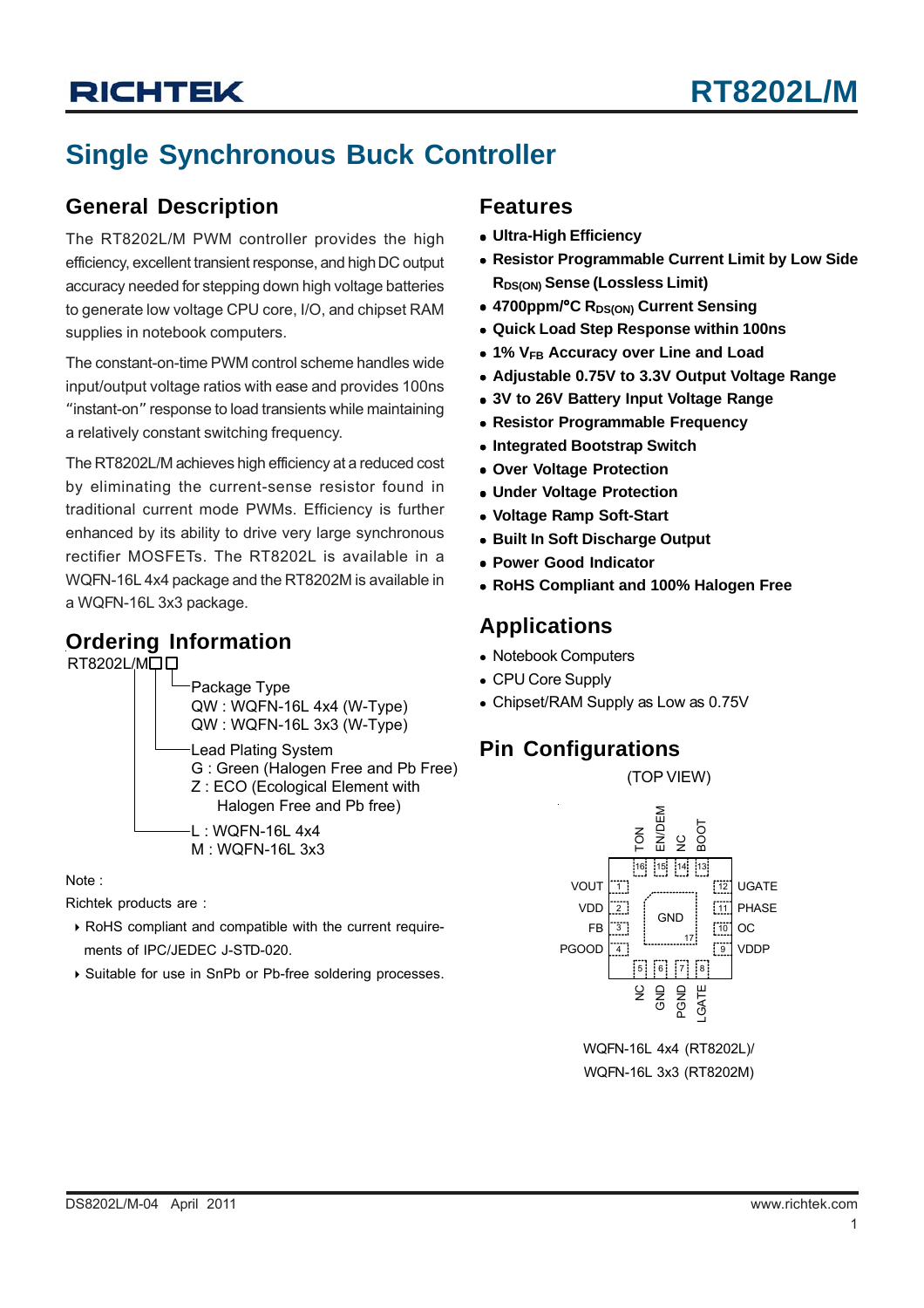# **RT8202L/M**



# **Marking Information**



DNN

EK= : Product Code YMDNN : Date Code

EK : Product Code

### RT8202LGQW RT8202MGQW



JJ= : Product Code YMDNN : Date Code

#### RT8202LZQW RT8202MZQW



# **Typical Application Circuit**

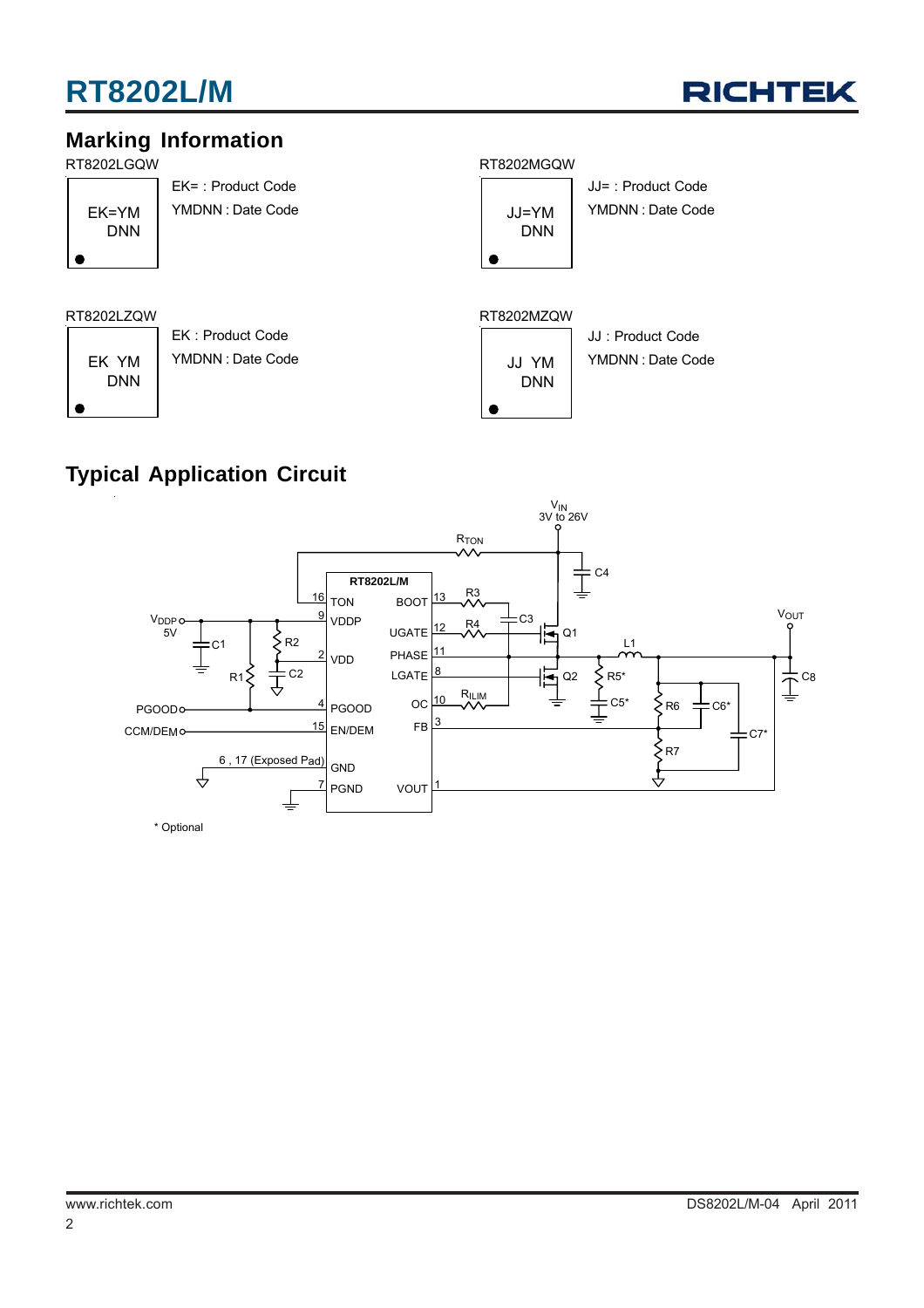



# **Function Block Diagram**

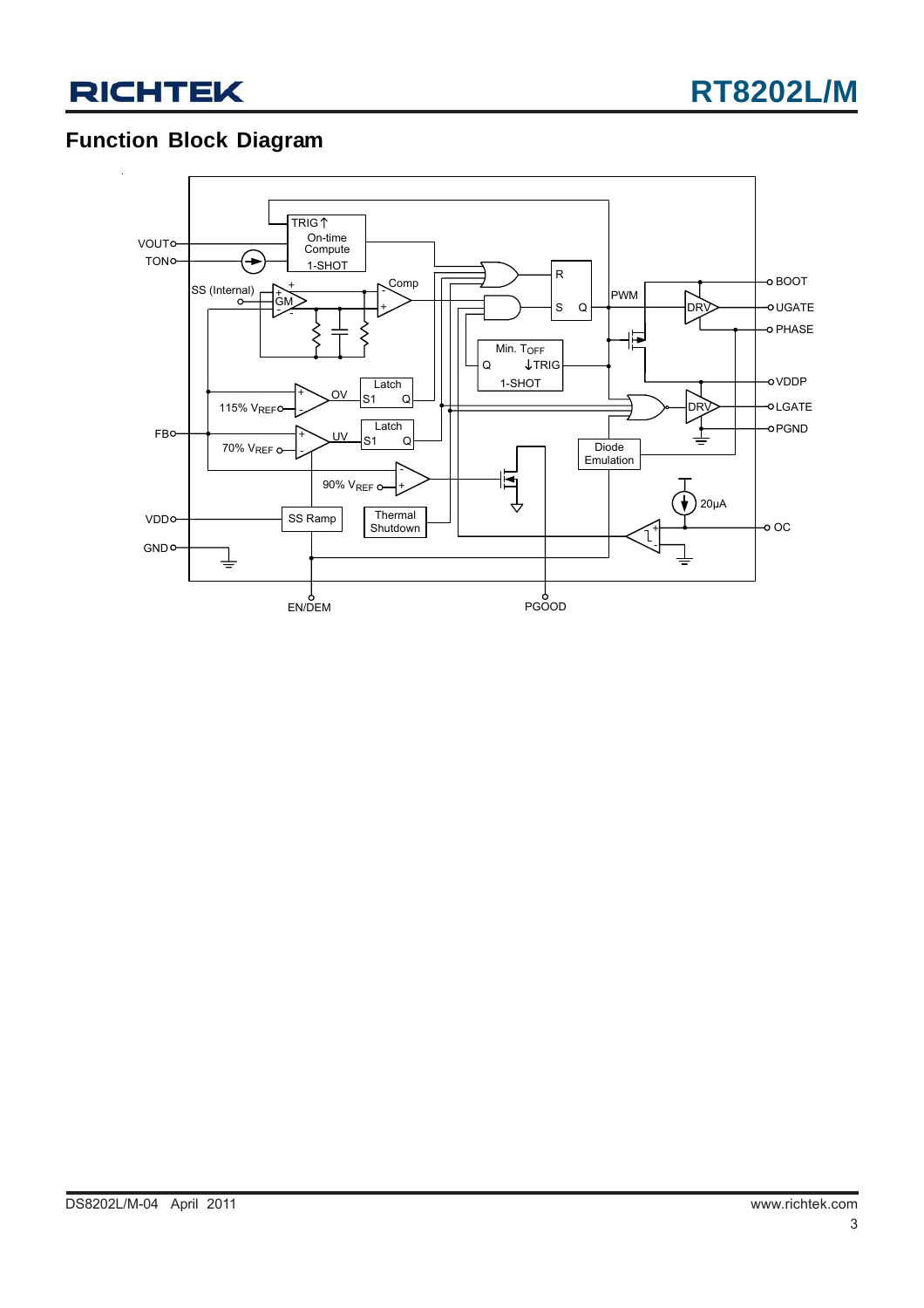

# **Functional Pin Description**

| Pin No.                | <b>Pin Name</b> | <b>Pin Function</b>                                                                                                                                                                 |  |  |
|------------------------|-----------------|-------------------------------------------------------------------------------------------------------------------------------------------------------------------------------------|--|--|
|                        | <b>VOUT</b>     | Output Voltage Sense Pin. Connect this pin to the output of PWM converter.<br>VOUT is also for the output soft discharge when shutdown.                                             |  |  |
| 2                      | <b>VDD</b>      | Analog Supply Voltage Input for Internal Analog Integrated Circuit. Bypass this<br>pin to GND with a $1\mu$ F ceramic capacitor.                                                    |  |  |
| 3                      | <b>FB</b>       | Feedback Input of PWM Controller. Connect FB to a resistor voltage divider from<br>VOUT to GND to adjust the output voltage from 0.75V to 3.3V.                                     |  |  |
| 4                      | <b>PGOOD</b>    | Power Good Signal Open-Drain Output of PWM Controller. This pin will be<br>pulled high when the output voltage is within the target range.                                          |  |  |
| 5, 14                  | <b>NC</b>       | No Internal Connection.                                                                                                                                                             |  |  |
| 6.<br>17 (Exposed Pad) | <b>GND</b>      | Analog Ground. The exposed pad must be soldered to a large PCB and<br>connected to GND for maximum power dissipation.                                                               |  |  |
| $\overline{7}$         | <b>PGND</b>     | Power Ground.                                                                                                                                                                       |  |  |
| 8                      | <b>LGATE</b>    | Low Side N-MOSFET Gate-Drive Output for PWM. This pin swings between<br>PGND to VDDP.                                                                                               |  |  |
| 9                      | <b>VDDP</b>     | Gate Driver Supply for External MOSFETs. Bypass this pin to PGND with a $1\mu$ F<br>ceramic capacitor.                                                                              |  |  |
| 10                     | <b>OC</b>       | PWM Current Limit Setting and Sense. Connect a resistor between OC to<br>PHASE for current limit setting.                                                                           |  |  |
| 11                     | <b>PHASE</b>    | Inductor Connection. This pin is not only the zero-current-sense input for the<br>PWM converter, but also the UGATE high side gate driver return.                                   |  |  |
| 12                     | <b>UGATE</b>    | High Side N-MOSFET Floating Gate-Driver Output for PWM controller. This pin<br>swings between PHASE and BOOT.                                                                       |  |  |
| 13                     | <b>BOOT</b>     | Boost Capacitor connection for PWM Controller. Connect an external ceramic<br>capacitor from this pin to PHASE.                                                                     |  |  |
| 15                     | <b>EN/DEM</b>   | PWM Enable and Operation Mode Selection Input. Connect this pin to VDD for<br>diode-emulation mode, connect this pin to GND for shutdown mode and floating<br>the pin for CCM mode. |  |  |
| 16                     | <b>TON</b>      | On Time/Frequency Adjustment Pin. Connect this pin to V <sub>IN</sub> through a resistor.<br>TON is an input of the PWM controller.                                                 |  |  |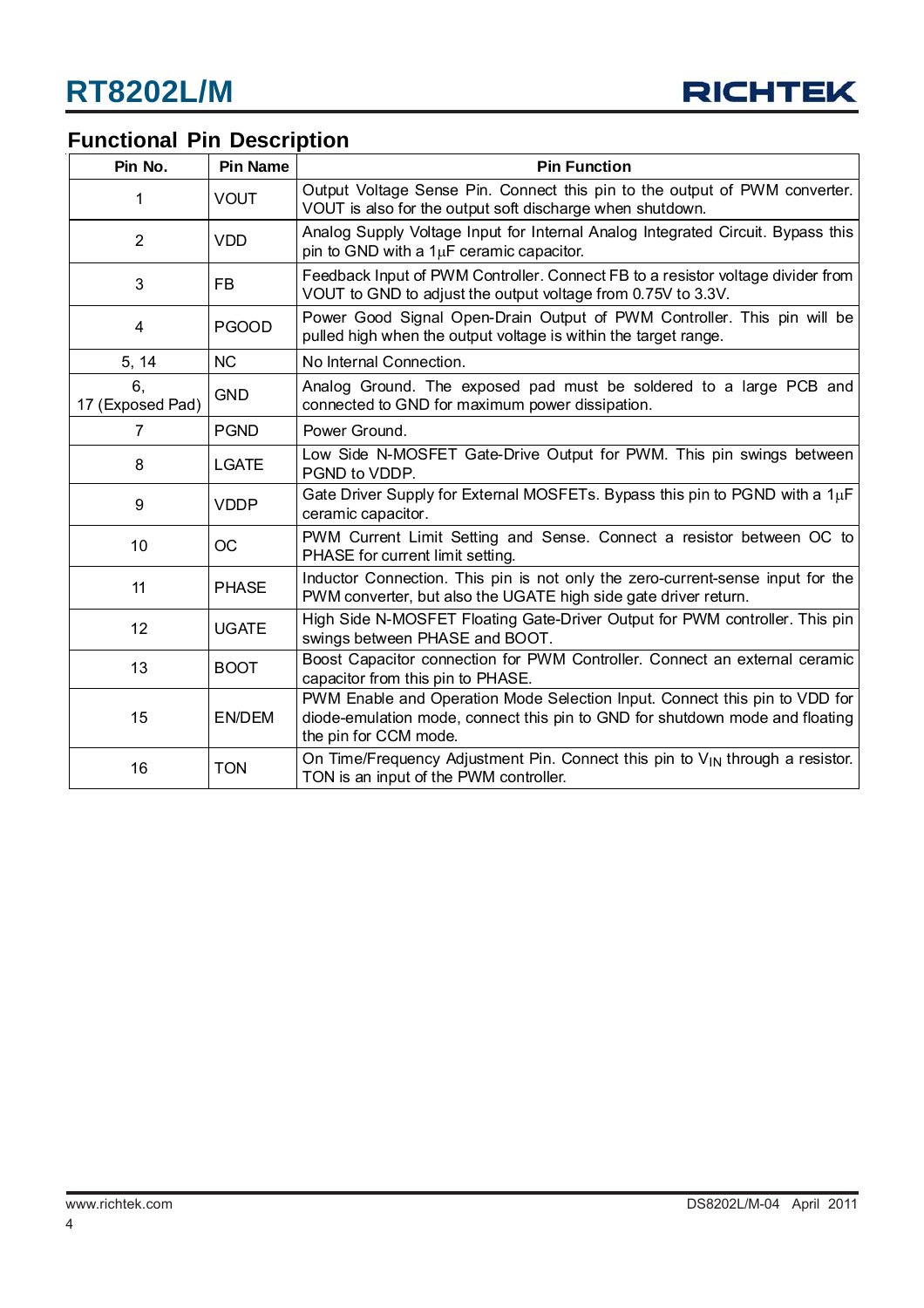# **Absolute Maximum Ratings** (Note 1)

| • UGATE to PHASE                               |  |
|------------------------------------------------|--|
|                                                |  |
|                                                |  |
| $\bullet$ LGATEx to GND                        |  |
|                                                |  |
|                                                |  |
| • PHASE to GND                                 |  |
|                                                |  |
|                                                |  |
|                                                |  |
|                                                |  |
|                                                |  |
| • Power Dissipation, $P_D @ T_A = 25^{\circ}C$ |  |
|                                                |  |
|                                                |  |
| • Package Thermal Resistance (Note 2)          |  |
|                                                |  |
|                                                |  |
|                                                |  |
|                                                |  |
|                                                |  |
|                                                |  |
|                                                |  |
| • ESD Susceptibility (Note 3)                  |  |
|                                                |  |
|                                                |  |
|                                                |  |

#### **Recommended Operating Conditions**  $(Note 4)$

|                                      | --- 3V to 26V                      |
|--------------------------------------|------------------------------------|
|                                      | -- 4.5V to 5.5V                    |
| • Junction Temperature Range ------- | - –40°C to 125°C                   |
| • Ambient Temperature Range -----    | $-40^{\circ}$ C to 85 $^{\circ}$ C |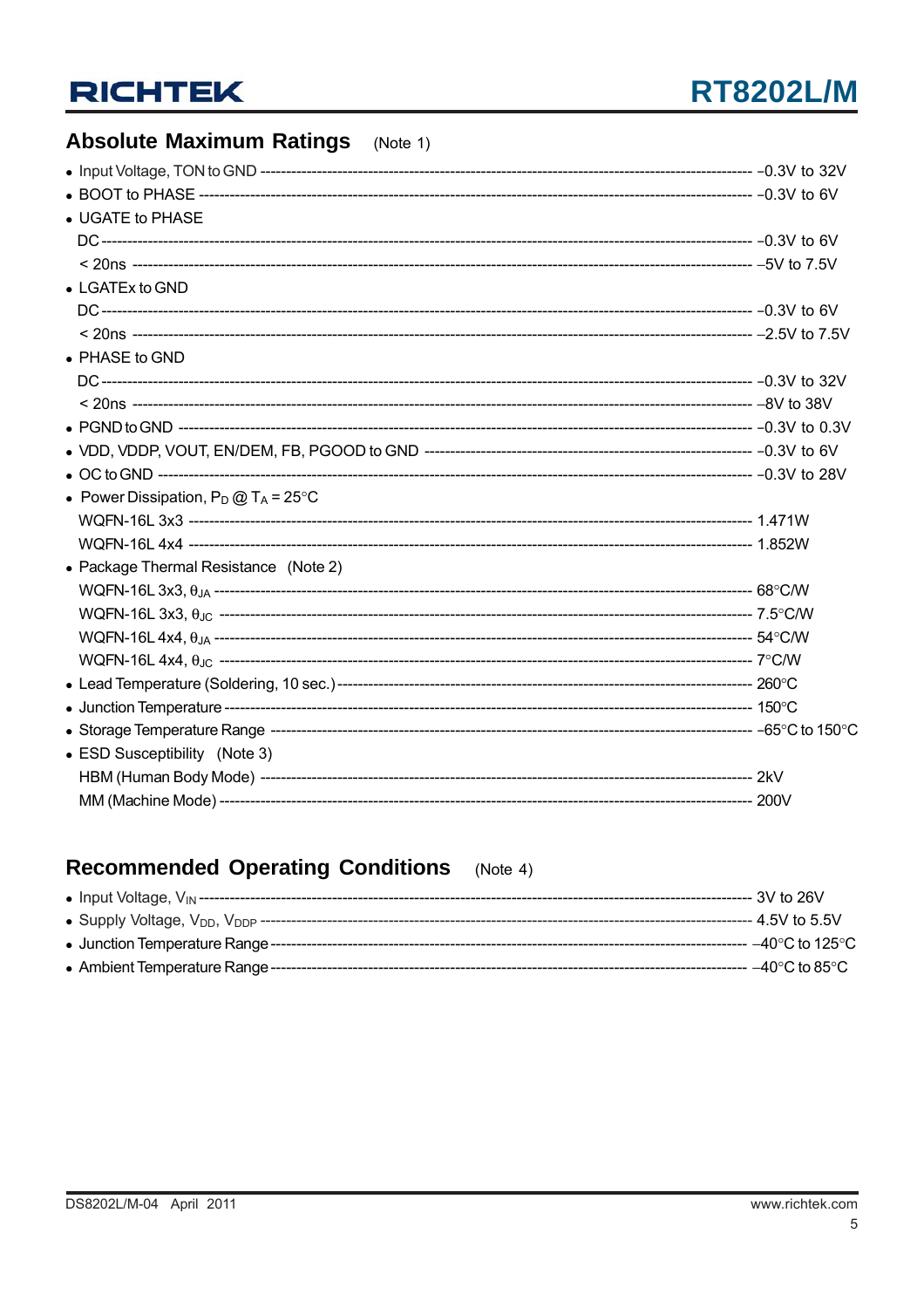

## **Electrical Characteristics**

(V<sub>DD</sub> = V<sub>DDP</sub> = 5V, V<sub>IN</sub> = 15V, V<sub>EN/DEM</sub> = V<sub>DD</sub>, R<sub>TON</sub> = 1M $\Omega$ , T<sub>A</sub> = 25°C, unless otherwise specified)

| Parameter                                         | Symbol                   | <b>Test Conditions</b>                                                         | Min                      | <b>Typ</b>               | <b>Max</b>               | Unit         |  |
|---------------------------------------------------|--------------------------|--------------------------------------------------------------------------------|--------------------------|--------------------------|--------------------------|--------------|--|
| Quiescent Current                                 | l <sub>Q</sub>           | $V_{VDD}$ + $V_{VDDP}$ , $V_{FB}$ = 0.8V, forced<br>above the regulation point |                          |                          | 1250                     | μA           |  |
| <b>TON Operating Current</b>                      |                          |                                                                                | $-$                      | 15                       | $\overline{\phantom{a}}$ |              |  |
|                                                   |                          | $VDD + VDDP$                                                                   | $-$                      | 1                        | 10                       | $\mu A$      |  |
| <b>Shutdown Current</b>                           | <b>I</b> SHDN            | <b>TON</b>                                                                     | --                       | 1                        | 5                        |              |  |
|                                                   |                          | $EN/DEM = 0V$                                                                  | $-10$                    | $-1$                     |                          | μA           |  |
| FB Reference Voltage                              | $V_{FB}$                 | $V_{DD} = 4.5V$ to 5.5V                                                        | 0.742                    | 0.75                     | 0.758                    | V            |  |
| FB Input Bias Current                             |                          | $V_{FB} = 0.75V$                                                               | $-1$                     | 0.1                      | 1                        | μA           |  |
| Output Voltage Range                              | <b>VOUT</b>              |                                                                                | 0.75                     | $-$                      | 3.3                      | $\vee$       |  |
| On-Time                                           | ton                      | $V_{IN}$ = 15V, $V_{OUT}$ = 1.25V                                              | 267                      | 334                      | 401                      | ns           |  |
| Minimum Off-Time                                  | $t_{\text{OFF}}$         |                                                                                | 250                      | 400                      | 550                      | ns           |  |
| <b>VOUT Shutdown Discharge</b><br>Resistance      |                          | $EN/DEM = GND$ , $V_{OUT} = 0.5V$                                              | $- -$                    | 20                       | --                       | Ω            |  |
| <b>Current Sensing</b>                            |                          |                                                                                |                          |                          |                          |              |  |
| <b>Current Limit Source</b><br>Current            |                          | $LGATE = High$                                                                 | 18                       | 20                       | 22                       | μA           |  |
| <b>Current Limiter Temperature</b><br>Coefficient | <b>TC<sub>ICS</sub></b>  | On the basis of 25°C                                                           | --                       | 4700                     | --                       | ppm/°C       |  |
| <b>Current Comparator Offset</b><br>Voltage       |                          | GND to OC                                                                      | $-10$                    | $\overline{\phantom{a}}$ | 10                       | mV           |  |
| <b>Zero Crossing Threshold</b><br>Voltage         |                          | PHASE to GND, EN/DEM = 5V                                                      | $-10$                    | $\overline{\phantom{a}}$ | 5                        | mV           |  |
| <b>Fault Protection</b>                           |                          |                                                                                |                          |                          |                          |              |  |
| <b>Current Limit Sense Voltage</b>                |                          | $GND - PHASE, RILIM = 10k\Omega$                                               | 170                      | 200                      | 230                      | mV           |  |
| Output Under Voltage<br>Threshold                 | VUVP                     | UVP detect, FB falling edge                                                    | 60                       | 70                       | 80                       | $\%$         |  |
| Over Voltage Protection<br>Threshold              | <b>Vov<sub>P</sub></b>   | OVP detect, FB rising edge                                                     | 110                      | 115                      | 120                      | %            |  |
| Over Voltage Fault Delay                          |                          | FB forced above over voltage<br>threshold                                      | $\overline{\phantom{a}}$ | 20                       | --                       | $\mu$ S      |  |
| Under Voltage Lockout<br>Threshold                | VUVLO                    | Falling edge, PWM disabled below<br>this level                                 | 3.7                      | 3.9                      | 4.1                      | V            |  |
| Under Voltage Lockout<br><b>Hysteresis</b>        | <b>AVUVLO</b>            |                                                                                | --                       | 150                      | $-$                      | mV           |  |
| Soft-Start Ramp Time                              | tss                      | From EN high to internal VREF<br>reaches 0.71V (0→95%)                         |                          | 1.5                      | --                       | ms           |  |
| Under Voltage Blank Time                          |                          | From EN signal going high                                                      | --                       | 4.5                      | $-$                      | ms           |  |
| Thermal Shutdown                                  | <b>T<sub>SD</sub></b>    |                                                                                |                          | 155                      |                          | $^{\circ}$ C |  |
| <b>Thermal Shutdown</b><br><b>Hysteresis</b>      | $\Delta$ T <sub>SD</sub> |                                                                                | --                       | 10                       | $-$                      | $^{\circ}$ C |  |
| <b>Driver On-Resistance</b>                       |                          |                                                                                |                          |                          |                          |              |  |
| <b>UGATE Driver Source</b>                        | RUGATEST                 | UGATE, High State, BOOT to PHASE<br>forced to 5V                               | $-$                      | $\overline{2}$           | --                       | Ω            |  |
| <b>UGATE Driver Sink</b>                          | RUGATESK                 | UGATE, Low State, BOOT to PHASE<br>forced to 5V                                | --                       | 1.5                      | --                       | Ω            |  |

*To be continued*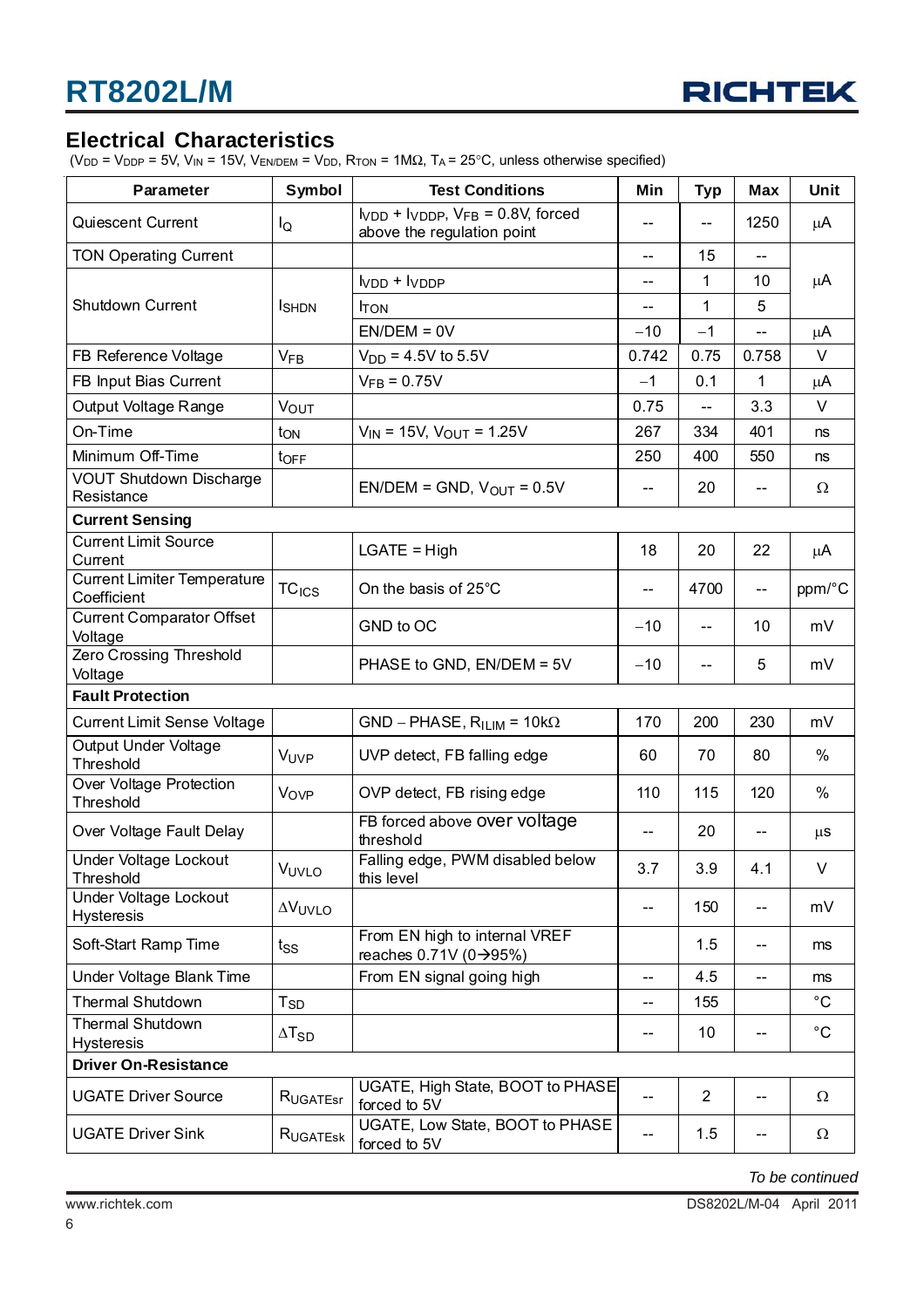| Parameter                                           | Symbol<br><b>Test Conditions</b>          |                                                               | Min   | <b>Typ</b> | <b>Max</b> | <b>Unit</b> |  |
|-----------------------------------------------------|-------------------------------------------|---------------------------------------------------------------|-------|------------|------------|-------------|--|
| <b>LGATE Driver Source</b>                          | LGATE, High State<br>$R_{\text{LGATEST}}$ |                                                               | --    | 1.5        |            | Ω           |  |
| <b>LGATE Driver Sink</b>                            | $R_{\text{LGATESK}}$                      | LGATE, Low State                                              | --    | 0.7        |            | $\Omega$    |  |
| Internal BOOT Charging<br>Switch On-Resistance      |                                           | VDDP to BOOT, 10mA                                            |       |            | 90         | $\Omega$    |  |
| Dead Time                                           |                                           | LGATE Rising ( $V_{PHASE}$ = 1.5V)                            |       | 30         |            | ns          |  |
|                                                     |                                           | <b>UGATE Rising</b>                                           |       | 30         |            |             |  |
| Logic I/O                                           |                                           |                                                               |       |            |            |             |  |
|                                                     |                                           | <b>EN/DEM Low</b>                                             |       | --         | 0.8        |             |  |
| Logic Input Voltage                                 |                                           | EN/DEM High                                                   | 2.9   |            |            | $\vee$      |  |
|                                                     |                                           | <b>EN/DEM Float</b>                                           |       | 2          |            |             |  |
|                                                     |                                           | $EN/DEM = VDD$                                                |       | 1          | 10         | μA          |  |
| Logic Input Current                                 |                                           | $EN/DEM = 0$                                                  | $-10$ | 1          |            |             |  |
| PGOOD (upper side threshold decide by OV threshold) |                                           |                                                               |       |            |            |             |  |
| Trip Threshold (falling)                            |                                           | Measured at FB, with respect to<br>reference, Hysteresis = 3% | 87    | 90         | 93         | %           |  |
| <b>Fault Propagation Delay</b>                      |                                           | Falling edge, FB forced below PGOOD<br>trip threshold         |       | 2.5        |            | μS          |  |
| Output Low Voltage                                  |                                           | $I_{\text{SINK}}$ = 1mA                                       |       |            | 0.4        | $\vee$      |  |
| Leakage Current                                     |                                           | High state, forced to 5V                                      |       |            | 1          | μA          |  |

**Note 1.** Stresses listed as the above "Absolute Maximum Ratings" may cause permanent damage to the device. These are for stress ratings. Functional operation of the device at these or any other conditions beyond those indicated in the operational sections of the specifications is not implied. Exposure to absolute maximum rating conditions for extended periods may remain possibility to affect device reliability.

- Note 2.  $θ<sub>JA</sub>$  is measured in natural convection at T<sub>A</sub> = 25°C on a high effective thermal conductivity four-layer test board of JEDEC 51-7 thermal measurement standard. The case measurement position of θ<sub>JC</sub> is on the exposed pad of the package.
- **Note 3.** Devices are ESD sensitive. Handling precaution is recommended.
- **Note 4.** The device is not guaranteed to function outside its operating conditions.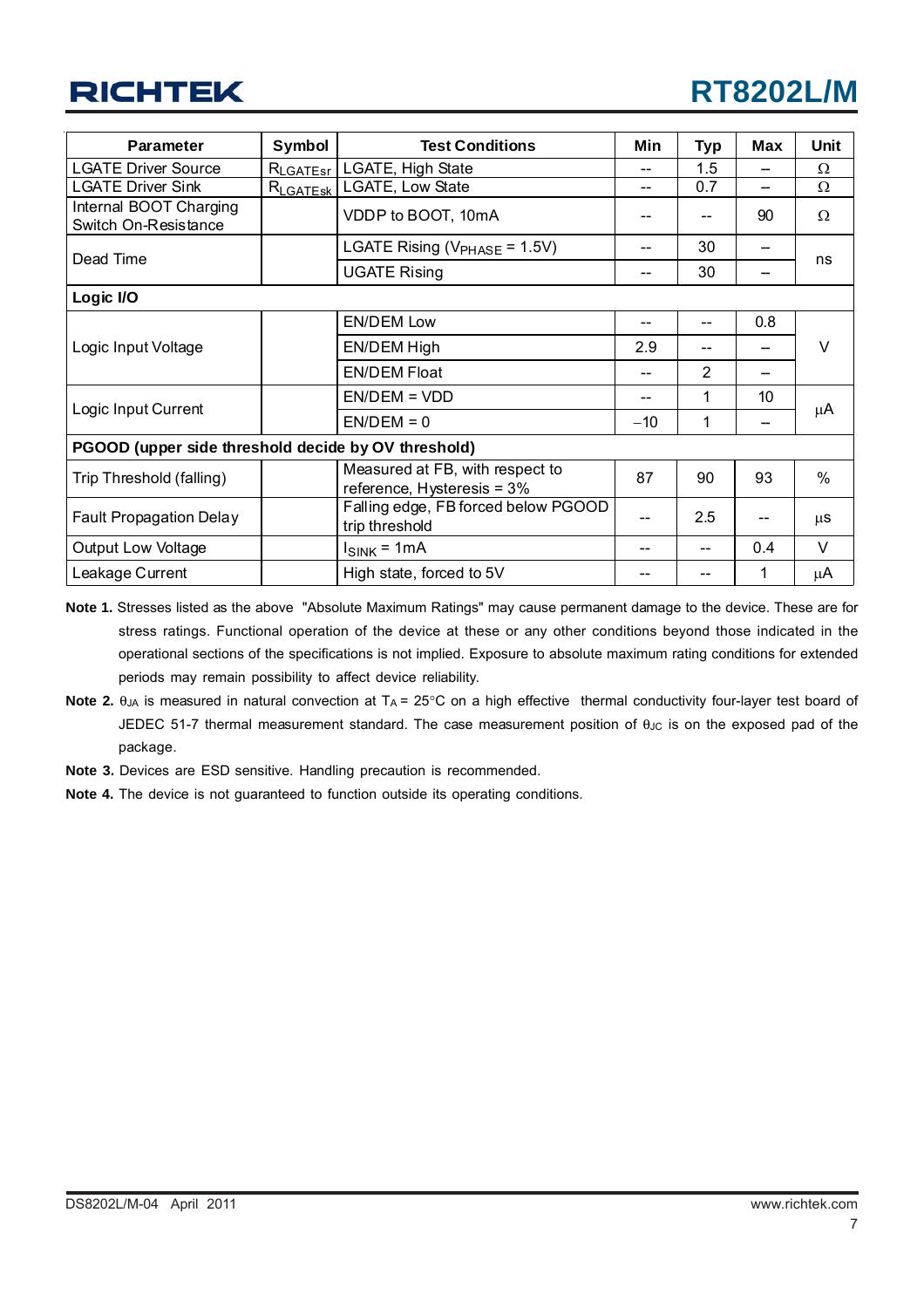

# **Typical Operating Characteristics**



**Efficiency vs. Output Current**







**Switching Frequency vs. Output Current**



**Switching Frequency vs. Output Current**



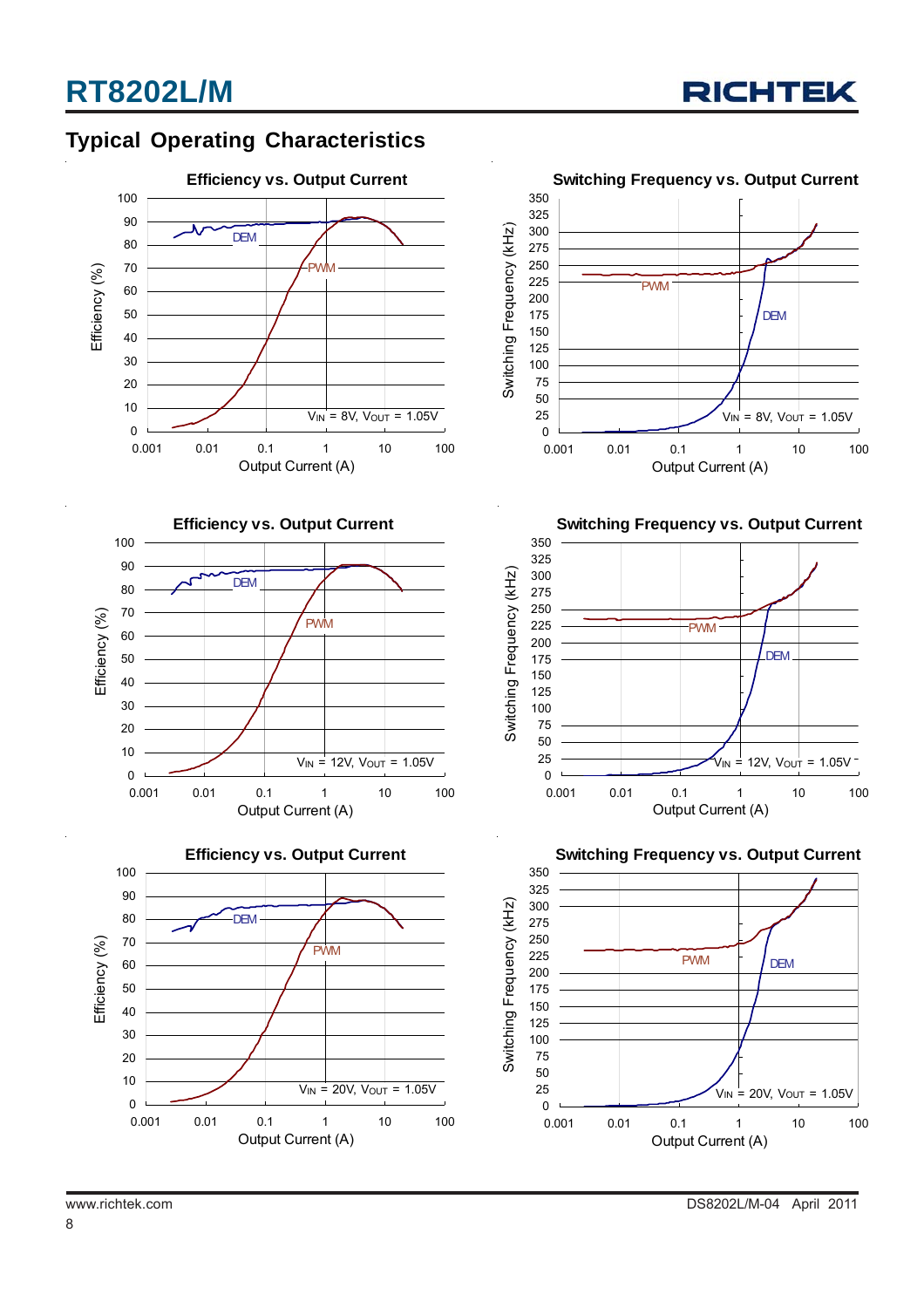





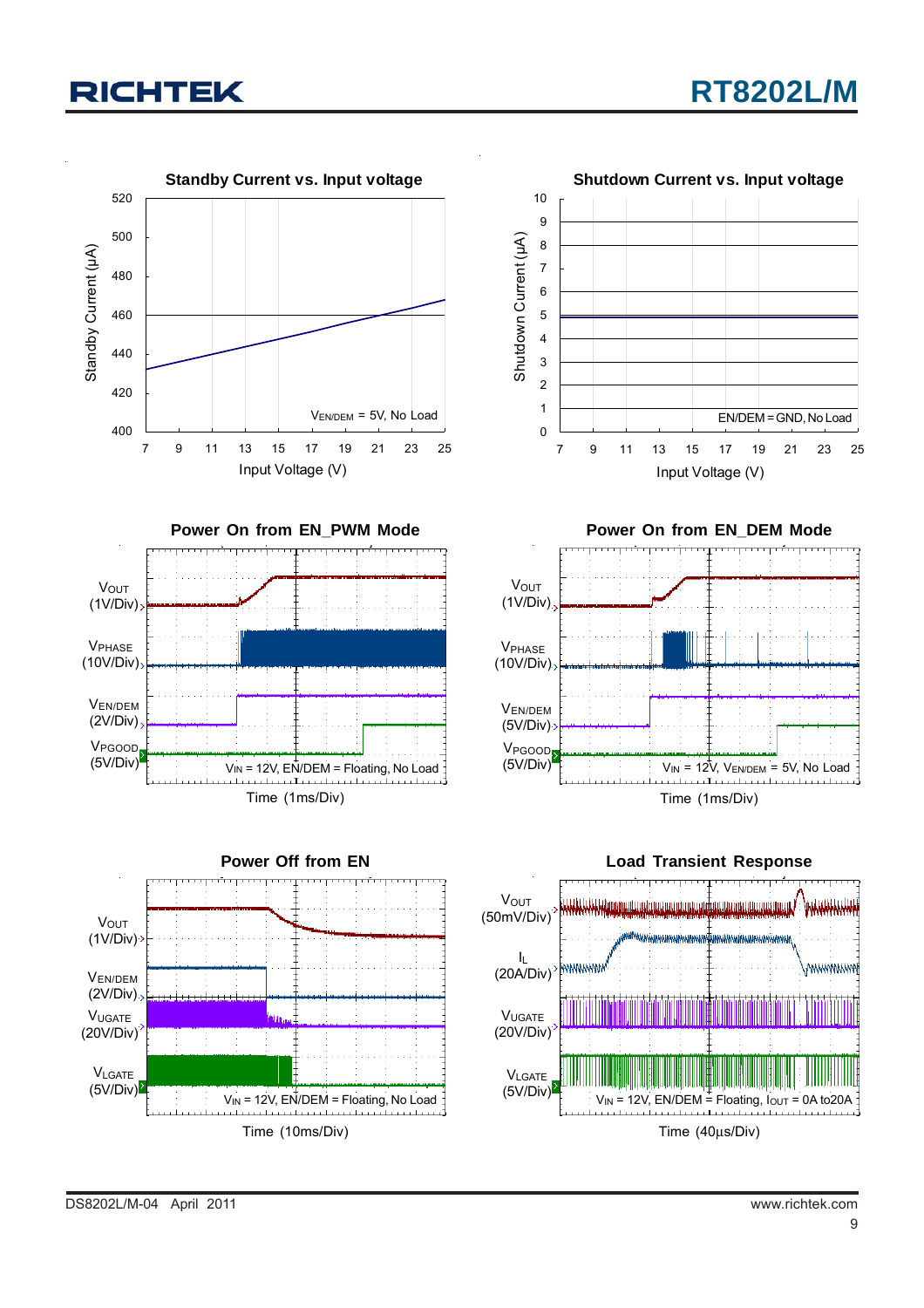





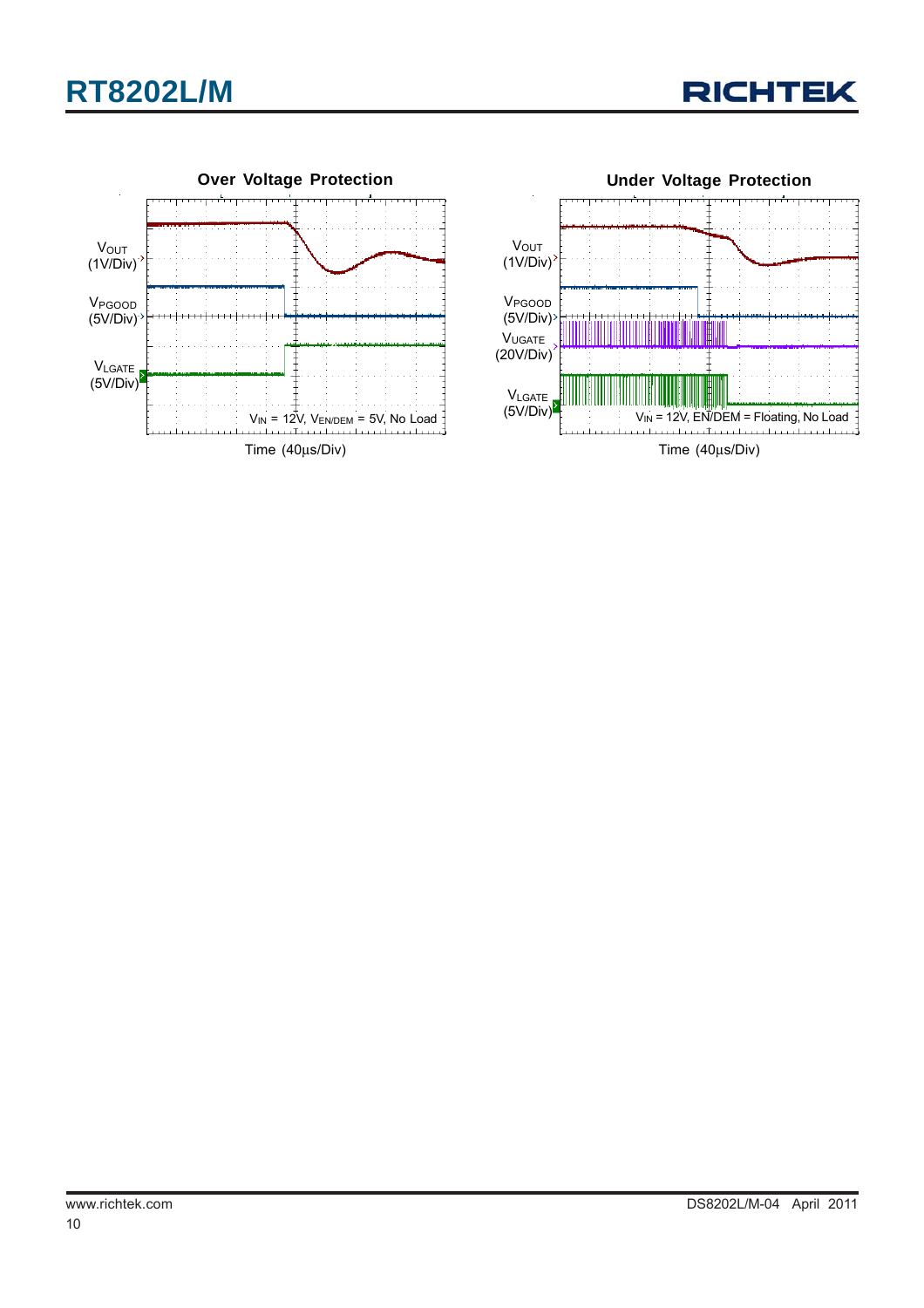## **Applications Information**

The RT8202L/M PWM controller provides the high efficiency, excellent transient response, and high DC output accuracy needed for stepping down high voltage batteries to generate low voltage CPU core, I/O, and chipset RAM supplies in notebook computers. RichTek's Mach Response<sup>™</sup> technology is specifically designed for providing 100ns "instant-on" response to load steps while maintaining a relatively constant operating frequency and inductor operating point over a wide range of input voltages. The topology circumvents the poor load transient timing problems of fixed frequency current mode PWMs while also avoiding the problems caused by widely varying switching frequencies in conventional constant-on-time and constant- off-time PWM schemes. The DRVTM mode PWM modulator is specifically designed to have better noise immunity for such a single output application.

#### **PWM Operation**

The Mach Response $^{\text{\tiny{\textsf{TM}}}}$  DRV $^{\text{\tiny{\textsf{TM}}}}$  mode controller relies on the output filter capacitor's effective series resistance (ESR) to act as a current-sense resistor, so the output ripple voltage provides the PWM ramp signal. Referring to the function diagrams of the RT8202L/M, the synchronous high side MOSFET is turned on at the beginning of each cycle. After the internal one-shot timer expires, the MOSFET is turned off. The pulse width of this one shot is determined by the converter's input and output voltages to keep the frequency fairly constant over the input voltage range. Another one-shot sets a minimum off-time (400ns typ.).

### **On-Time Control (TON)**

The on-time one-shot comparator has two inputs. One input looks at the output voltage, while the other input samples the input voltage and converts it to a current. This input voltage proportional current is used to charge an internal on-time capacitor. The on-time is the time required for the voltage on this capacitor to charge from zero volts to  $V_{\text{OUT}}$ , thereby making the on-time of the high side switch directly proportional to the output voltage and inversely proportional to the input voltage. The implementation results in a nearly constant switching frequency without the need of a clock generator.

$$
t_{\rm ON} = \frac{3.85 \text{p} \times \text{R}_{\rm TON} \times \text{V}_{\rm OUT}}{(\text{V}_{\rm IN} - 0.5)}
$$

And then the switching frequency is :

Frequency = 
$$
\frac{V_{OUT}}{(V_{IN} \times t_{ON})}
$$

 $R_{TON}$  is a resistor connected from the input supply  $(V_{IN})$ to the TON pin.

#### **Mode Selection (EN/DEM) Operation**

The EN/DEM pin enables the supply. When EN/DEM is tied to VDD, the controller is enabled and operates in diode-emulation mode. When the EN/DEM pin is floating, the RT8202L/M will operate in forced-CCM mode.

#### **Diode-Emulation Mode (EN/DEM = High)**

In diode-emulation mode, the RT8202L/M automatically reduces switching frequency at light load conditions to maintain high efficiency. This reduction of frequency is achieved smoothly and without increasing VOUT ripple or load regulation. As the output current decreases from heavy-load condition, the inductor current is also reduced, and eventually comes to the point when its valley touches zero current, which is the boundary between continuous conduction and discontinuous conduction modes. By emulating the behavior of diodes, the low side MOSFET allows only partial negative current when the inductor freewheeling current becomes negative. As the load current is further decreased, it takes longer and longer to discharge the output capacitor to the level that requires the next "ON" cycle. The on-time is kept the same as that in the heavy-load condition. In reverse, when the output current increases from light load to heavy load, the switching frequency increases to the preset value as the inductor current reaches the continuous condition. The transition load point to the light load operation can be calculated as follows (Figure 1):

$$
I_{\text{LOAD}} \approx \frac{(V_{\text{IN}} - V_{\text{OUT}})}{2L} \times t_{\text{ON}}
$$
  
where  $t_{\text{ON}}$  is the On-time.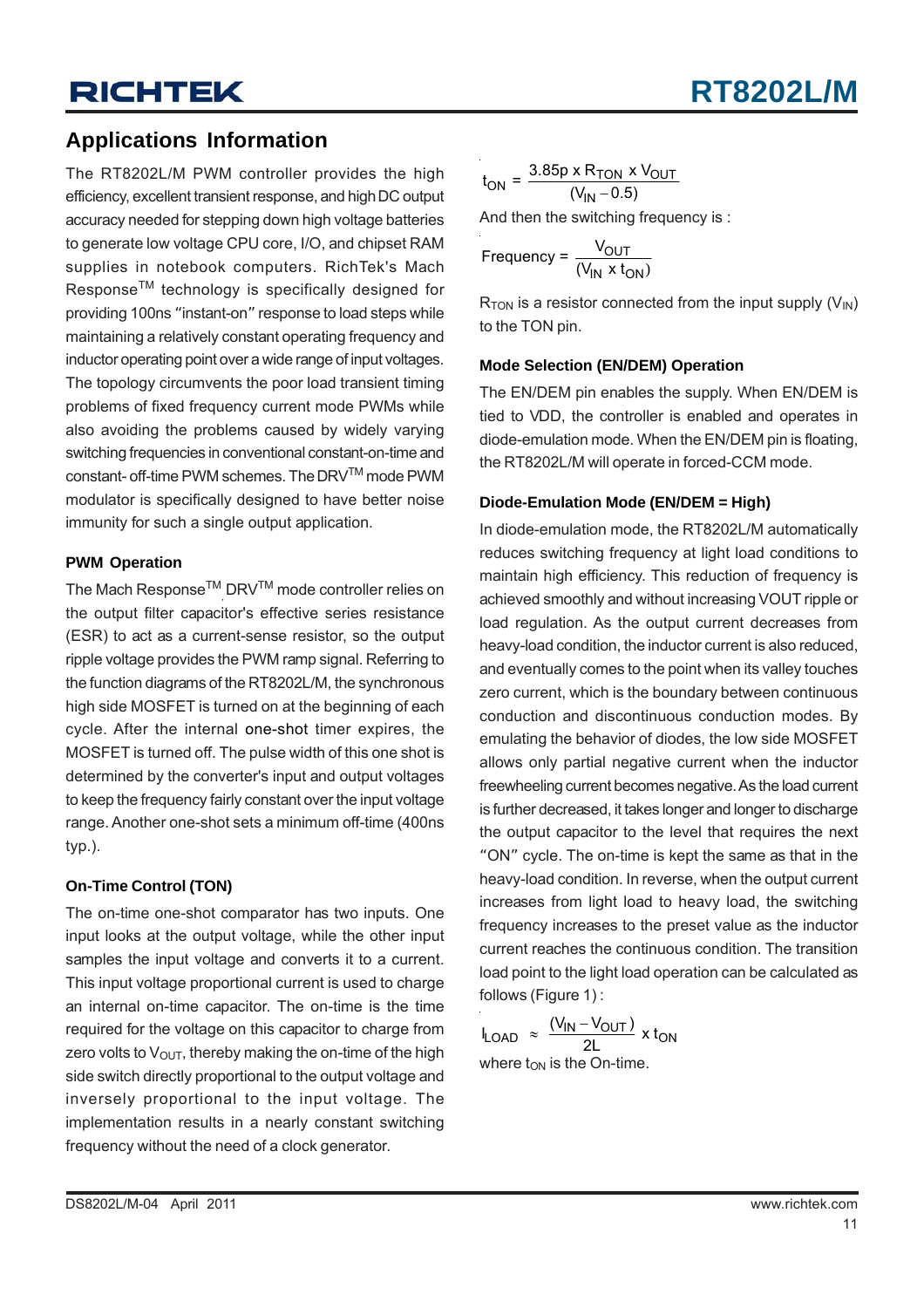# **RT8202L/M**





Figure 1. Boundary Condition of CCM/DEM

The switching waveforms may appear noisy and asynchronous when light loading causes diode-emulation operation, however, this is a normal operating condition that results in high light load efficiency. Trade-offs in DEM noise vs. light load efficiency are made by varying the inductor value. Generally, low inductor values produce a broader efficiency vs. load curve, while higher values result in higher full load efficiency (assuming that the coil resistance remains fixed) and less output voltage ripple. The disadvantages for using higher inductor values include larger physical size and degraded load transient response (especially at low input voltage levels).

### **Forced-CCM Mode (EN/DEM = floating)**

The low noise, forced-CCM mode (EN/DEM = floating) disables the zero crossing comparator, which controls the low side switch on-time. This causes the low side gate-drive waveform to become the complement of the high side gate-drive waveform. This in turn causes the inductor current to reverse at light loads as the PWM loop to maintain a duty ratio  $V_{\text{OUT}}/V_{\text{IN}}$ . The benefit of forced-CCM mode is to keep the switching frequency fairly constant, but it comes at a cost. The no load battery current can be as high as 10mA to 40mA, depending on the external MOSFETs.

### **Current Limit Setting (OCP)**

The RT8202L/M has a cycle-by-cycle current limiting control. The current limit circuit employs a unique"valley" current sensing algorithm. If the magnitude of the current sense signal at OC is above the current limit threshold, the PWM is not allowed to initiate a new cycle (Figure 2).



Figure 2. Valley Current Limit

Current sensing of the RT8202L/M can be accomplished in two ways. Users can either use a current sense resistor or the on-state of the low side MOSFET  $(R_{DS(ON)})$ . For resistor sensing, a sense resistor is placed between the source of low side MOSFET and PGND (Figure 3(a)). R<sub>DS(ON)</sub> sensing is more efficient and less expensive (Figure 3(b)). However, there is a compromise between current limit accuracy and sense resistor power dissipation.



Figure 3. Current Sense Methods

In both cases, the  $R_{ILM}$  resistor between the OC pin and PHASE pin sets the over current threshold. This resistor RILIM is connected to a 20μA current source within the RT8202L/M which is turned on when the low side MOSFET turns on. When the voltage drop across the sense resistor or low side MOSFET equals the voltage across the  $R_{ILM}$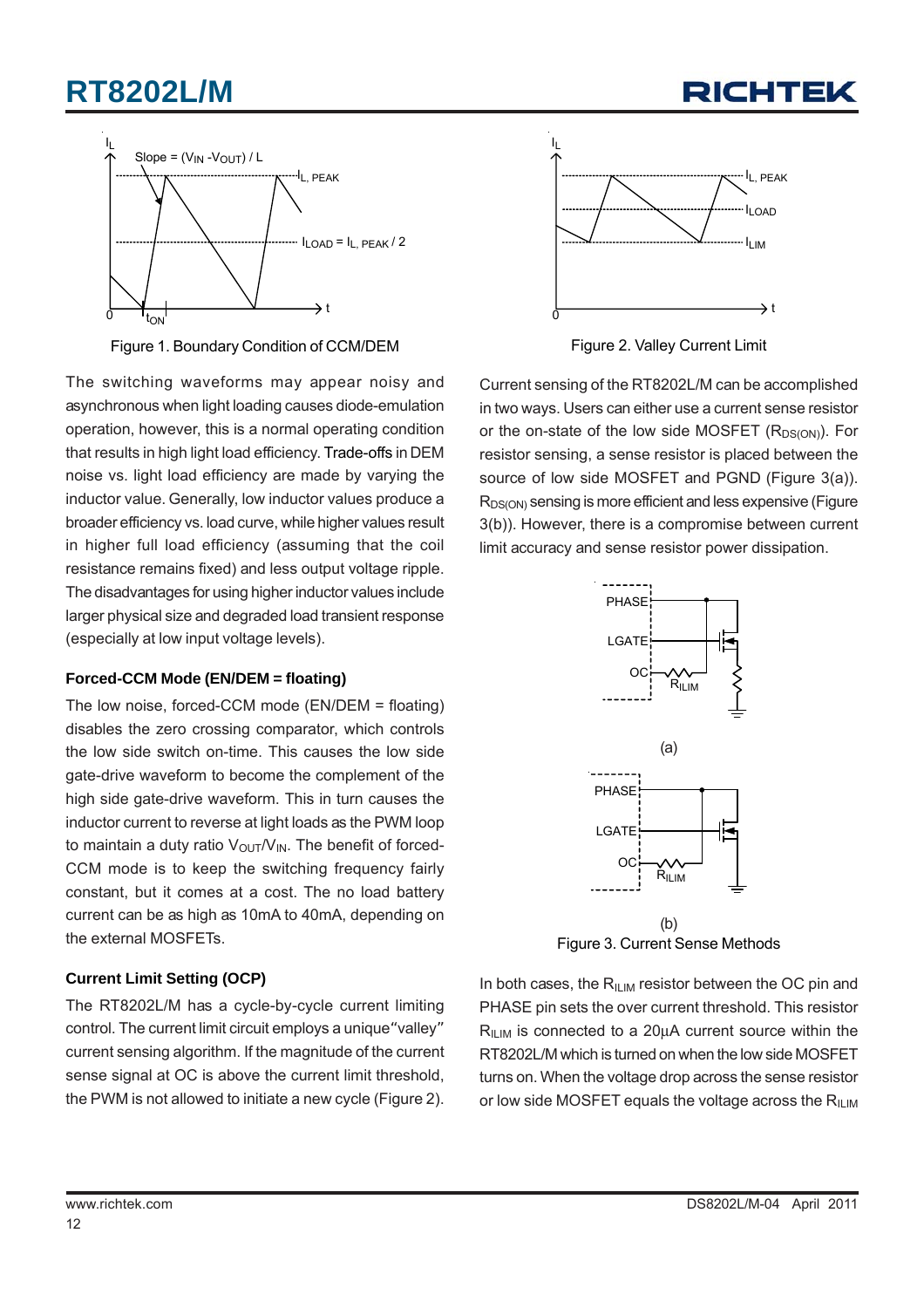resistor, positive current limit will activate. The high side MOSFET will not be turned on until the voltage drop across the sense element (resistor or MOSFET) falls below the voltage across the  $R_{ILIM}$  resistor.

Choose a current limit resistor by the following equation :

$$
R_{ILIM} = \frac{I_{LIMIT} \times R_{SENSE}}{20 \mu A}
$$

Carefully observe the PC board layout guidelines to ensure that noise and DC errors do not corrupt the current sense signal seen by OC and PGND. Mount the IC close to the low-side MOSFET and sense resistor with short, direct traces, making a Kelvin sense connection to the sense resistor.

### **MOSFET Gate Driver (UGATE, LGATE)**

The high side driver is designed to drive high current, low  $R_{DS(ON)}$  N-MOSFET(s). When configured as a floating driver, 5V bias voltage is delivered from the VDDP supply. The average drive current is proportional to the gate charge at  $V_{GS}$  = 5V times the switching frequency. The instantaneous drive current is supplied by the flying capacitor between the BOOT and PHASE pins.

A dead time to prevent shoot through is internally generated between high side MOSFET off to low side MOSFET on, and low side MOSFET off to high side MOSFET on.

The low side driver is designed to drive high current, low  $R_{DS(ON)}$  N-MOSFET(s). The internal pull down transistor that drives LGATE low is robust, with a 0.7 $Ω$  typical on resistance. A 5V bias voltage is delivered form VDDP supply. The instantaneous drive current is supplied by the flying capacitor between VDDP and PGND.

For high current applications, some combinations of high and low side MOSFETs might be encountered that will cause excessive gate-drain coupling, which can lead to efficiency-killing, EMI producing shoot through currents. This is often remedied by adding a resistor in series with BOOT, which increases the turn-on time of the high side MOSFET without degrading the turn-off time (Figure 4).



Figure 4. Reducing the UGATE Rise Time

## **Power Good Output (PGOOD)**

The power good output is an open-drain output and requires a pull up resistor. When the output voltage is 15% above or 10% below its set voltage, PGOOD gets pulled low. It is held low until the output voltage returns to within these tolerances once more. In soft-start, PGOOD is actively held low and is allowed to transition high until soft-start is over and the output reaches 93% of its set voltage. There is a 2.5μs delay built into PGOOD circuitry to prevent false transition.

## **POR, UVLO and Soft-Start**

Power on reset (POR) occurs when  $V_{DD}$  rises above to approximately 4.1V. The RT8202L/M will reset the fault latch and prepare the PWM for operation. At below 3.7V (min), the VDD undervoltage lockout (UVLO) circuitry inhibits switching by keeping UGATE and LGATE low.

A built in soft-start is used to prevent surge current from power supply input after EN/DEM is enabled. It clamps the ramping of internal reference voltage which is compared with the FB signal. The typical soft-start duration is 1.5ms.

### **Output Over Voltage Protection (OVP)**

The output voltage can be continuously monitored for over voltage protection. When the output voltage exceeds 15% of its set voltage threshold, over voltage protection is triggered and the low side MOSFET is latched on. This activates the low side MOSFET to discharge the output capacitor.

The RT8202L/M is latched once OVP is triggered and can only be released by VDD or EN/DEM power on reset. There is a 20μs delay built into the over voltage protection circuit to prevent false transitions.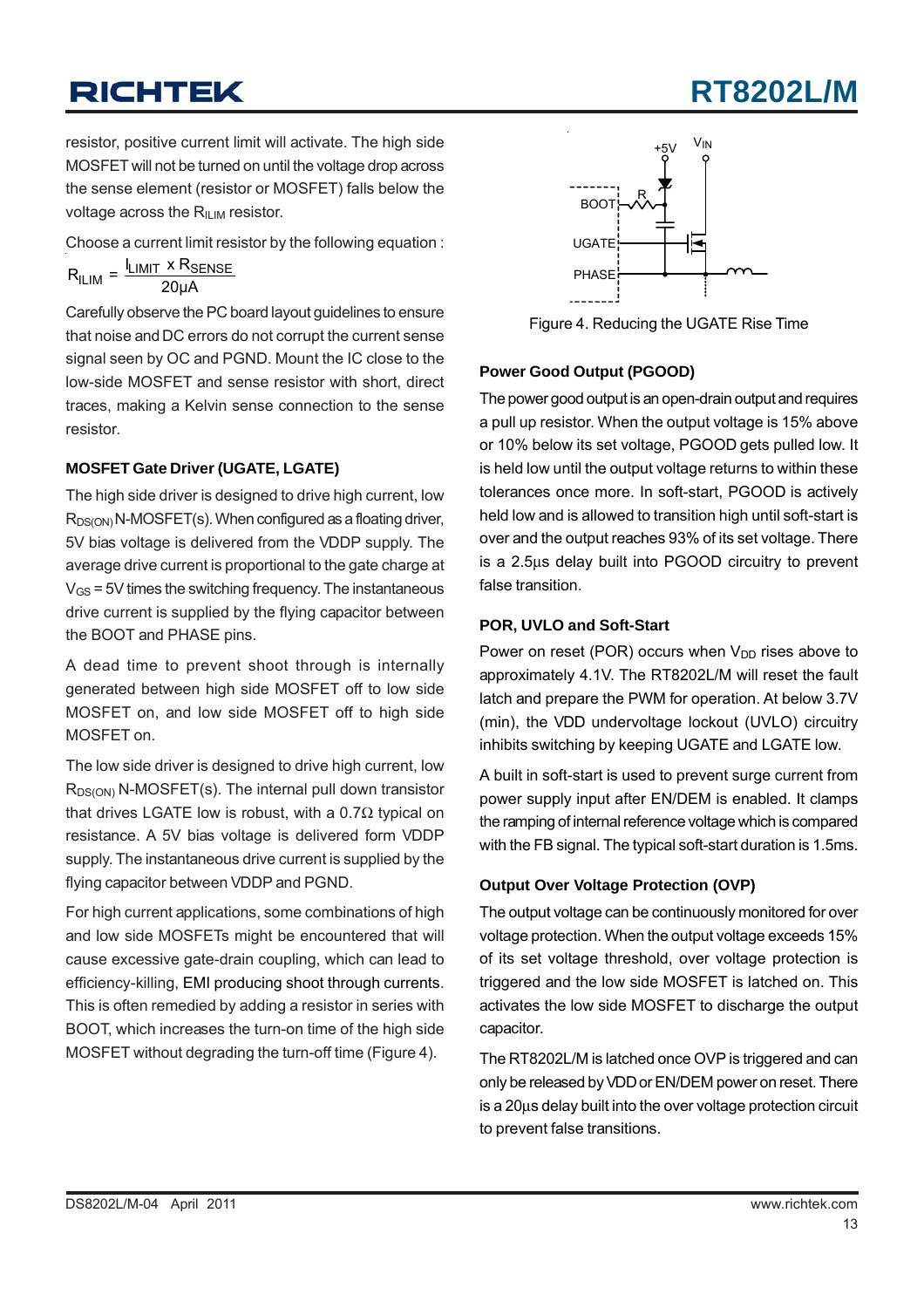### **Output Under Voltage Protection (UVP)**

The output voltage can be continuously monitored for under voltage protection. When the output voltage is less than 70% of its set voltage threshold, under voltage protection is triggered and then both UGATE and LGATE gate drivers are forced low. In order to remove the residual charge on the output capacitor during the under voltage period, if PHASE is greater than 1V, the LGATE is forced high until PHASE is lower than 1V. There is 2.5μs delay built into the under voltage protection circuit to prevent false transitions. During soft-start, the UVP will be blanked around 4.5ms.

### **Output Voltage Setting (FB)**

The output voltage can be adjusted from 0.75V to 3.3V by setting the feedback resistors R6 and R7 (Figure 5). Choose R7 to be approximately 10kΩ, and solve for R6 using the equation :

$$
V_{\text{OUT}} = V_{\text{FB}} \times \left(1 + \frac{\text{R6}}{\text{R7}}\right)
$$

where  $V_{FB}$  is 0.75V.



Figure 5. Setting The Output Voltage

### **Output Inductor Selection**

The switching frequency (on-time) and operating point (% ripple or LIR) determine the inductor value as follows :

$$
L = \frac{t_{ON} \times (V_{IN} - V_{OUT})}{LIR \times I_{LOAD(MAX)}}
$$

Find a low pass inductor having the lowest possible DC resistance that fits in the allowed dimensions. Ferrite cores are often the best choice, although powdered iron is inexpensive and can work well at 200kHz. The core must



be large enough not to saturate at the peak inductor current  $(I<sub>PEAK</sub>)$ :

$$
I_{\text{PEAK}} = I_{\text{LOAD(MAX)}} + \left(\frac{\text{LIR}}{2} \times I_{\text{LOAD(MAX)}}\right)
$$

#### **Output Capacitor Selection**

The output filter capacitor must have ESR low enough to meet output ripple and load transient requirement, yet have high enough ESR to satisfy stability requirements. Also, the capacitance value must be high enough to absorb the inductor energy going from a full load to no load condition without tripping the OVP circuit.

For CPU core voltage converters and other applications where the output is subject to violent load transient, the output capacitor's size depends on how much ESR is needed to prevent the output from dipping too low under a load transient. Ignoring the sag due to finite capacitance :

$$
ESR \leq \frac{V_{P-P}}{I_{LOAD(MAX)}}
$$

In non-CPU applications, the output capacitor's size depends on how much ESR is needed to maintain at an acceptable level of output voltage ripple :

$$
ESR \leq \frac{V_{P-P}}{LIR \times I_{LOAD(MAX)}}
$$

Organic semiconductor capacitor(s) or special polymer capacitor(s) are recommended.

### **Output Capacitor Stability**

Stability is determined by the value of the ESR zero relative to the switching frequency. The point of instability is given by the following equation :

$$
f = \frac{1}{2 \times \pi \times \text{ESR} \times C_{\text{OUT}}} < \frac{f_{\text{SW}}}{4}
$$

Do not put high value ceramic capacitors directly across the outputs without taking precautions to ensure stability. Large ceramic capacitors can have a high ESR zero frequency and cause erratic and unstable operation. However, it is easy to add sufficient series resistance by placing the capacitors a couple of inches downstream from the inductor and connecting VOUT or the FB divider close to the inductor.

There are two related but distinct ways, double pulsing and feedback loop instability to identify the unstable operation.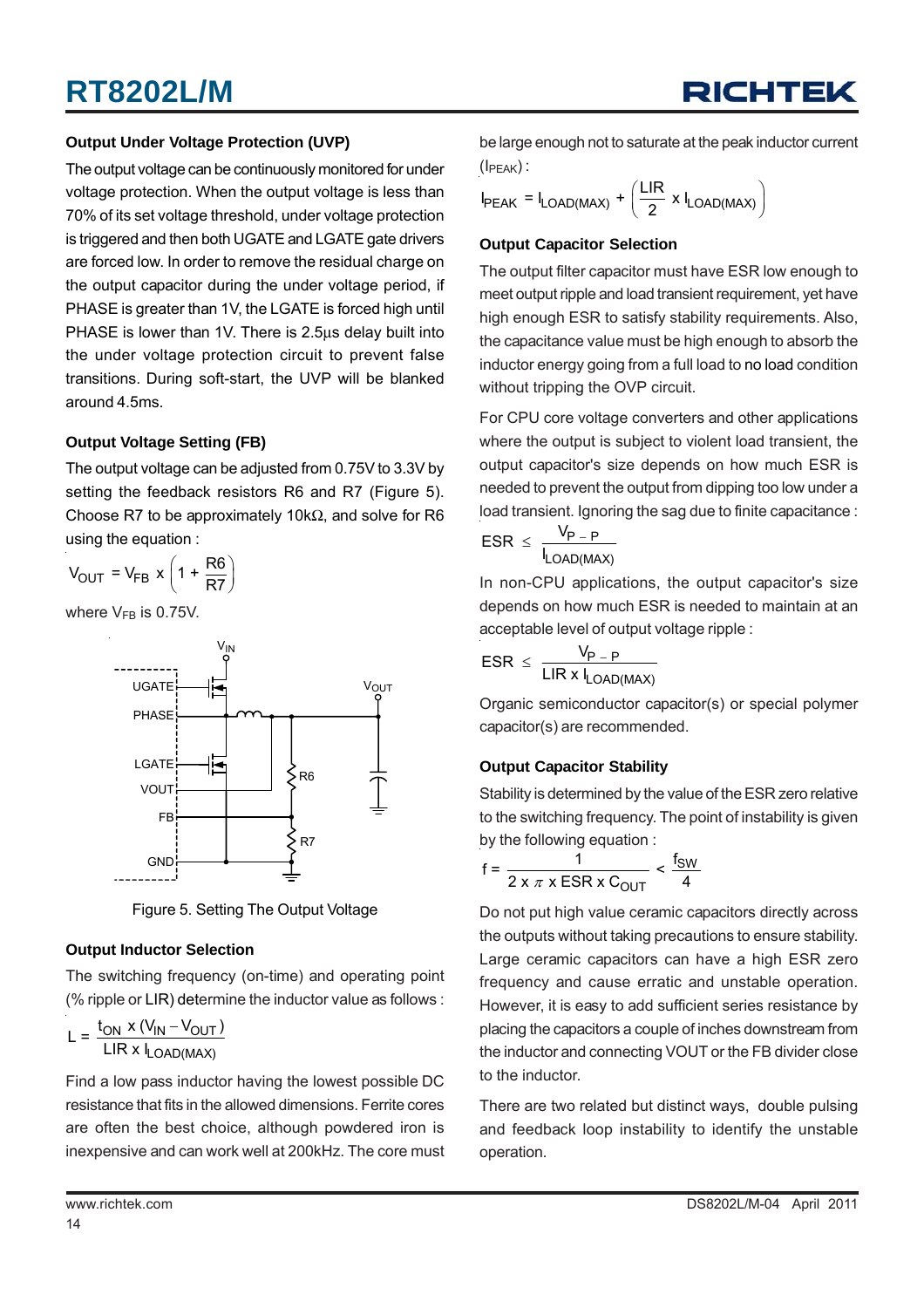Double pulsing occurs due to noise on the output or because the ESR is too low such that there is not enough voltage ramp in the output voltage signal. This"fools" the error comparator into triggering a new cycle immediately after the 400ns minimum off-time period has expired. Double pulsing is more annoying than harmful, resulting in nothing worse than increased output ripple. However, it may indicate the possible presence of loop instability, which is caused by insufficient ESR.

Loop instability can result in oscillation at the output after line or load perturbations and trip the over voltage protection latch or cause the output voltage to fall below the tolerance limit.

The easiest method for stability checking is to apply a zero-to-max load transient and carefully observe the output voltage ripple envelope for overshoot and ringing. It helps to simultaneously monitor the inductor current with an AC probe. Do not allow more than one ringing cycle after the initial step response under shoot or over shoot.

#### **Thermal Considerations**

For continuous operation, do not exceed absolute maximum junction temperature. The maximum power dissipation depends on the thermal resistance of the IC package, PCB layout, rate of surrounding airflow, and difference between junction and ambient temperature. The maximum power dissipation can be calculated by the following formula :

### $P_{D(MAX)} = (T_{J(MAX)} - T_A) / \theta_{JA}$

where  $T_{J(MAX)}$  is the maximum junction temperature,  $T_A$  is the ambient temperature, and  $\theta_{JA}$  is the junction to ambient thermal resistance.

For recommended operating condition specifications of the RT8202L/M, the maximum junction temperature is 125 $\degree$ C and  $T_A$  is the ambient temperature. The junction to ambient thermal resistance,  $\theta_{JA}$ , is layout dependent. For WQFN-16L 3x3 packages, the thermal resistance,  $\theta_{\text{JA}}$ , is 68°C/W on a standard JEDEC 51-7 four-layer thermal test board. For WQFN-16L 4x4 packages, the thermal resistance,  $θ_{JA}$ , is 54°C/W on a standard JEDEC 51-7 four-layer thermal test board. The maximum power dissipation at  $T_A$  = 25°C can be calculated by the following formula :

 $P_{D(MAX)}$  = (125°C – 25°C) / (68°C/W) = 1.471W for WQFN-16L 3x3 package

P<sub>D(MAX)</sub> = (125°C– 25°C) / (54°C/W) = 1.852W for WQFN-16L 4x4 package

The maximum power dissipation depends on the operating ambient temperature for fixed  $T_{J(MAX)}$  and thermal resistance,  $\theta_{JA}$ . For the RT8202L/M package, the derating curves in Figure 6 allow the designer to see the effect of rising ambient temperature on the maximum power dissipation.



Figure 6. Derating Curve for the RT8202L/M Package

### **Layout Consideration**

Layout is very important in high frequency switching converter design. If designed improperly, the PCB could radiate excessive noise and contribute to converter instability. Certain points must be considered before starting a layout for the RT8202L/M.

- ` Connect RC low-pass filter from VDDP to VDD, 1μF and 20Ω are recommended. Place the filter capacitor close to the IC.
- ▶ Keep current limit setting network as close as possible to the IC. Routing of the network should avoid coupling to high-voltage switching node.
- $\triangleright$  Connections from the drivers to the respective gate of the high side or low side MOSFET should be as short as possible to reduce stray inductance.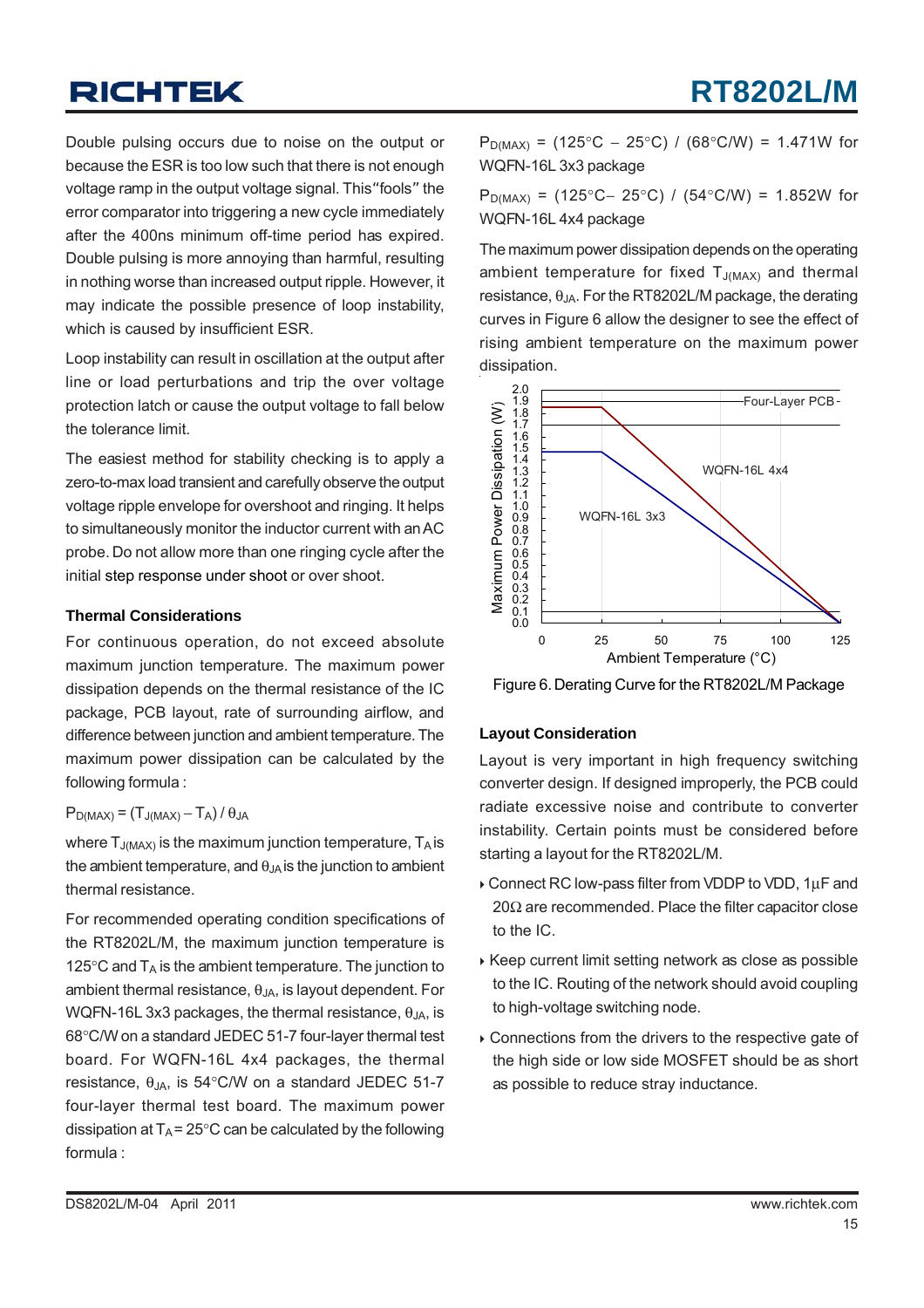# **RT8202L/M**



- ` All sensitive analog traces and components such as VOUT, FB, GND, EN/DEM, PGOOD, OC, VDD, and TON should be placed away from high voltage switching nodes such as PHASE, LGATE, UGATE, or BOOT nodes to avoid coupling. Use internal layer(s) as ground plane(s) and shield the feedback trace from power traces and components.
- ` Current sense connections must always be made using Kelvin connections to ensure an accurate signal, with the current limit resistor located at the device.
- ▶ Power sections should connect directly to ground plane(s) using multiple vias as required for current handling (including the chip power ground connections). Power components should be placed to minimize loops and reduce losses.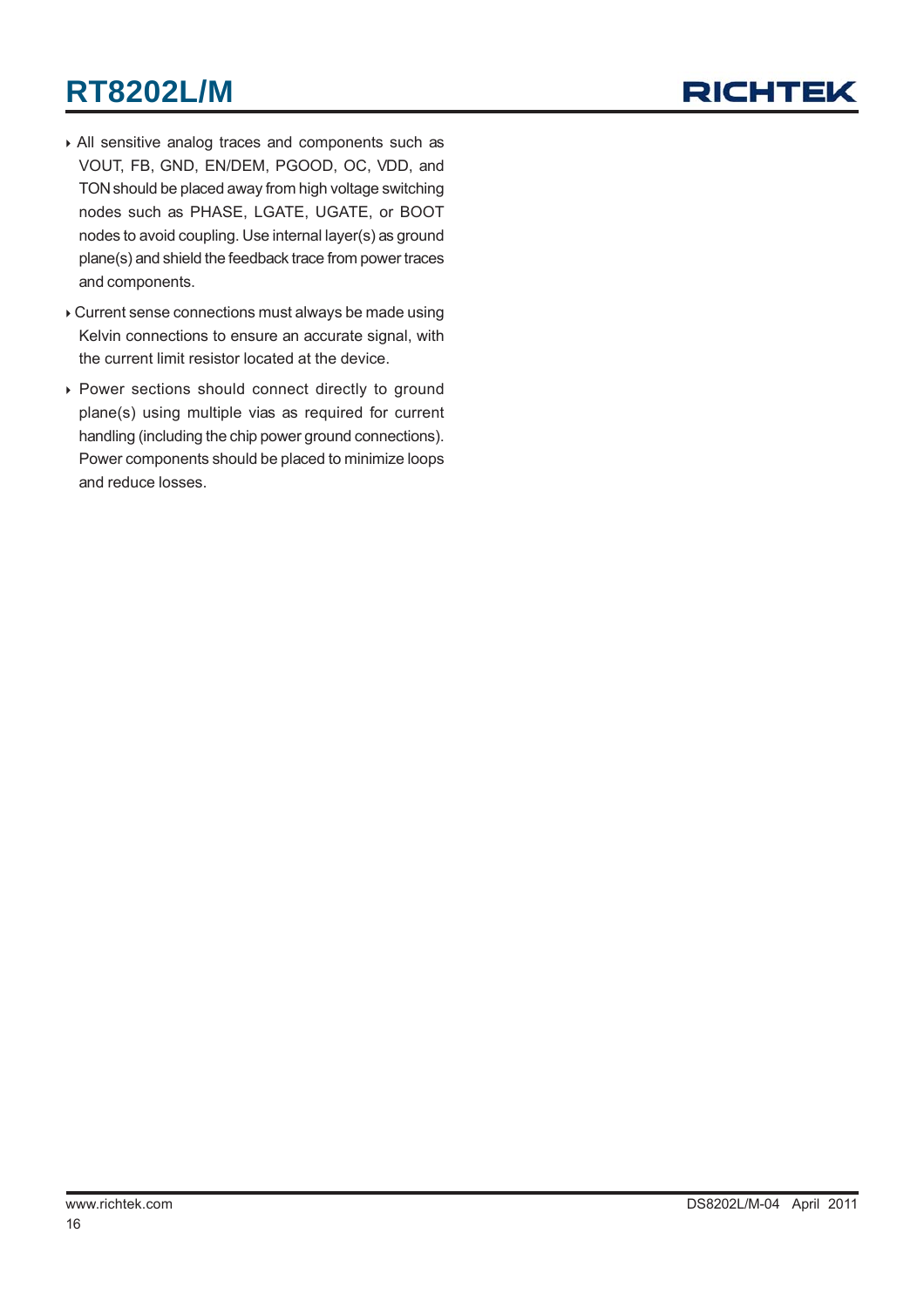# **Outline Dimension**



 $\Box$  $\Box$ 

A1

 $A3$ 

A





**DETAILA** Pin #1 ID and Tie Bar Mark Options

Note : The configuration of the Pin #1 identifier is optional, but must be located within the zone indicated.

|                |       | <b>Dimensions In Millimeters</b> | <b>Dimensions In Inches</b> |       |  |
|----------------|-------|----------------------------------|-----------------------------|-------|--|
| Symbol         | Min   | <b>Max</b>                       | Min                         | Max   |  |
| A              | 0.700 | 0.800                            | 0.028                       | 0.031 |  |
| A <sub>1</sub> | 0.000 | 0.050                            | 0.000                       | 0.002 |  |
| A3             | 0.175 | 0.250                            | 0.007                       | 0.010 |  |
| b              | 0.180 | 0.300                            | 0.007                       | 0.012 |  |
| D              | 2.950 | 3.050                            | 0.116                       | 0.120 |  |
| D <sub>2</sub> | 1.300 | 1.750                            | 0.051                       | 0.069 |  |
| Е              | 2.950 | 3.050                            | 0.116                       | 0.120 |  |
| E <sub>2</sub> | 1.300 | 1.750                            | 0.051                       | 0.069 |  |
| e              | 0.500 |                                  |                             | 0.020 |  |
|                | 0.350 | 0.450                            | 0.014                       | 0.018 |  |

**W-Type 16L QFN 3x3 Package**